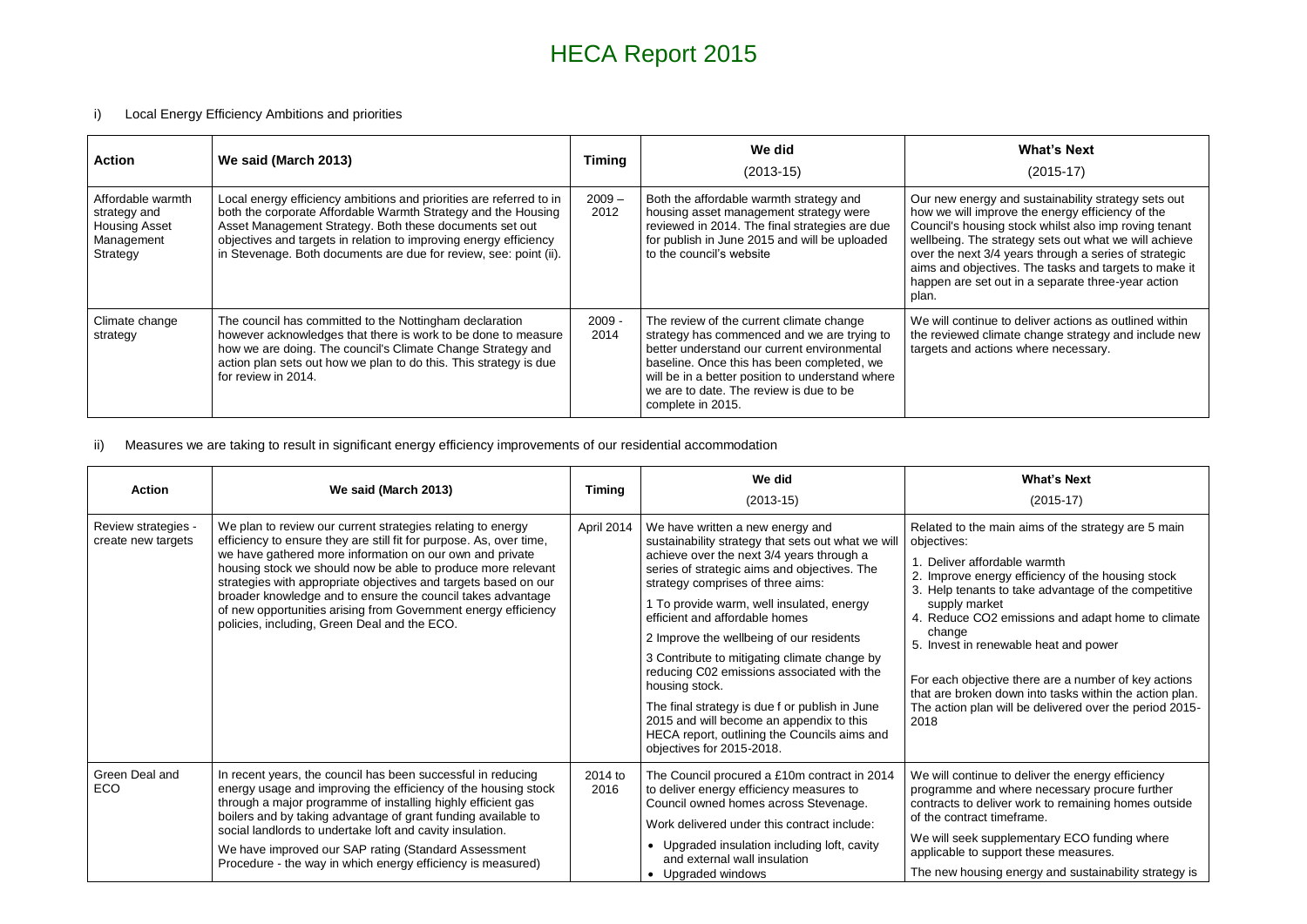#### **What's Next**

# (2015-17)

 $\overline{\phantom{a}}$  in June 2015 and will become an s HECA report, outlining the Councils tives.

action plan will be delivered over the period 2015-2018

e pilot will be considered and as part of  $\overline{\phantom{a}}$  case we will also assess the ering this measure to private owners in t the private sector with a bran they can npetitive market.

# 2015-18 include;

dvice on suitable tariffs and payment including additional support for pren creamige.<br>customers e establishing new affinity deals with

| <b>Action</b>            | We said (March 2013)                                                                                                                                                                                                                                                                                                                                                                                                                                                                                                                                                                                                                                                                                                                                                                                                                                                                                                                                                                                                                                                                                                                                                                                                                                                                                                                                                                                                                                                                                                                                                                                                                                                                                                                                                                                                                                                                                                                                                                                                                                                                                                  | <b>Timing</b>       | We did                                                                                                                                                                                                                                                                                                                                                                                                                                                                                                                                                                                                                                                                                                                                                                                                                                                                                                                                                                 |                                                                                                   |
|--------------------------|-----------------------------------------------------------------------------------------------------------------------------------------------------------------------------------------------------------------------------------------------------------------------------------------------------------------------------------------------------------------------------------------------------------------------------------------------------------------------------------------------------------------------------------------------------------------------------------------------------------------------------------------------------------------------------------------------------------------------------------------------------------------------------------------------------------------------------------------------------------------------------------------------------------------------------------------------------------------------------------------------------------------------------------------------------------------------------------------------------------------------------------------------------------------------------------------------------------------------------------------------------------------------------------------------------------------------------------------------------------------------------------------------------------------------------------------------------------------------------------------------------------------------------------------------------------------------------------------------------------------------------------------------------------------------------------------------------------------------------------------------------------------------------------------------------------------------------------------------------------------------------------------------------------------------------------------------------------------------------------------------------------------------------------------------------------------------------------------------------------------------|---------------------|------------------------------------------------------------------------------------------------------------------------------------------------------------------------------------------------------------------------------------------------------------------------------------------------------------------------------------------------------------------------------------------------------------------------------------------------------------------------------------------------------------------------------------------------------------------------------------------------------------------------------------------------------------------------------------------------------------------------------------------------------------------------------------------------------------------------------------------------------------------------------------------------------------------------------------------------------------------------|---------------------------------------------------------------------------------------------------|
|                          | from 66 at the beginning of 2011/12 to 73 at the end of 2012/13.<br>This year 2013/14 we have a target of SAP 74.<br>In 2009/10 we attracted over £700,000 external funding through<br>the Homes and Communities Agency (HCA) which allowed us to<br>insulate 480 hard to treat homes with cavity wall insulation,<br>including our high-rise blocks. In 2011/12 we secured a further<br>£1.2m Carbon Emissions Reduction Target (CERT) funding to<br>enable us to continue to deliver our loft and cavity wall insulation<br>programme. A total of 1418 insulation measures were installed<br>in 2011/12, with a further 897 completed in 2012/13. The loft and<br>cavity wall insulation programme ended after 4 years in<br>December 2012.<br>Our focus now is to address our hard-to-treat properties, this will<br>include traditional solid wall and non-traditional constructed<br>properties by looking at alternative insulation measures such as<br>external wall insulation. We have been working closely with the<br>big six utility companies to secure supplementary Energy<br>Company Obligation (ECO) funding to support this future<br>programme. We are working with other investment teams to put<br>together a package of works to include all external elements,<br>including roofing and windows, to make to the most of synergies<br>and efficiencies of scale. We hope to have this programme on<br>site in April 2014, and it will run for an initial 2 years.<br>We have piloted external wall insulation to one of our non-<br>traditional properties with a view to informing our future<br>programme. We intend to complete six more pilots this year on<br>different property types.<br>As part of the major works programme we are replacing all<br>outdated in-efficient boilers with A-rated energy efficient<br>replacements as well as upgrading heating controls. We have<br>also upgraded heating controls at various sheltered schemes<br>which are heated by communal boilers to enable residents to<br>turn down their own heating when necessary so as not to waste<br>heat. |                     | $(2013-15)$<br>• Upgraded doors<br>• Upgraded roof<br>The programme will run from March .2014 to<br>March 2016. To date we have completed a<br>number of external wall insulation {EWI)<br>measures that have improved the thermal<br>efficiency of these homes and cut tenants fuel<br>bills considerably. We will continue to deliver<br>EWI to the remaining homes that require this<br>work alongside smaller measures such as loft<br>and cavity to ensure that all homes have basic<br>insulation measures where practical by 2016.<br>We have sought supplementary ECO funding<br>to support this programme and are negotiating<br>with utilities and our contractors to attract ECO<br>funding where possible and maximise work<br>delivered on the programme. Due to<br>uncertainty in the markets it has been difficult<br>to set in place tong term agreements however-<br>we continue to seek ECO funding to support<br>delivery of work where applicable. | due for publish<br>appendix to this<br>aims and object<br>The supporting<br>period 2015-20        |
|                          | Our major works contractors support our drive to improve energy<br>efficiency in our tenants' homes by offering energy efficiency<br>advice and guidance at handover visits; they have furthermore<br>supported us at various customer events offering energy advice<br>and information. We have also issued a new simple 'guide to<br>your new heating system' to enable tenants to easily understand<br>how to get the best from their heating system and keep costs<br>down.                                                                                                                                                                                                                                                                                                                                                                                                                                                                                                                                                                                                                                                                                                                                                                                                                                                                                                                                                                                                                                                                                                                                                                                                                                                                                                                                                                                                                                                                                                                                                                                                                                       |                     |                                                                                                                                                                                                                                                                                                                                                                                                                                                                                                                                                                                                                                                                                                                                                                                                                                                                                                                                                                        |                                                                                                   |
| Feed in Tariff<br>scheme | We have installed solar PV to approx 40 new build properties, all<br>of which are eligible for the feed in tariff payments. The residents<br>will benefit from the reduction in the electricity bills whilst the<br>council will use the FIT payment to re-invest in the stock.                                                                                                                                                                                                                                                                                                                                                                                                                                                                                                                                                                                                                                                                                                                                                                                                                                                                                                                                                                                                                                                                                                                                                                                                                                                                                                                                                                                                                                                                                                                                                                                                                                                                                                                                                                                                                                       | May 13 -<br>Nov 13. | We are currently undertaking a solar PV pilot<br>to commercial and housing properties to<br>understand the wider business case for rolling<br>this scheme out across the wider stock.                                                                                                                                                                                                                                                                                                                                                                                                                                                                                                                                                                                                                                                                                                                                                                                  | Results from the<br>the wider busin<br>potential of offe<br>a bid to support<br>trust in this com |
| Collective switching     | The council has joined a collective energy switching scheme<br>with ichoosr by joining an existing framework agreement set up<br>by Oldham Council. The scheme means residents can sign<br>themselves up with the hope that they will be offered a better<br>rate on their utility bills and can switch supplier through the<br>scheme without the hassle of having to arrange it themselves.                                                                                                                                                                                                                                                                                                                                                                                                                                                                                                                                                                                                                                                                                                                                                                                                                                                                                                                                                                                                                                                                                                                                                                                                                                                                                                                                                                                                                                                                                                                                                                                                                                                                                                                         | Ongoing             | The previous collective switching project has<br>now come to an end, however, the council has<br>set some actions to assist tenants and<br>residents to take advantage of the competitive<br>market supply.                                                                                                                                                                                                                                                                                                                                                                                                                                                                                                                                                                                                                                                                                                                                                            | Key actions for<br>(1) Provide ad<br>methods, i<br>payment c<br>Investigate<br>(2)                |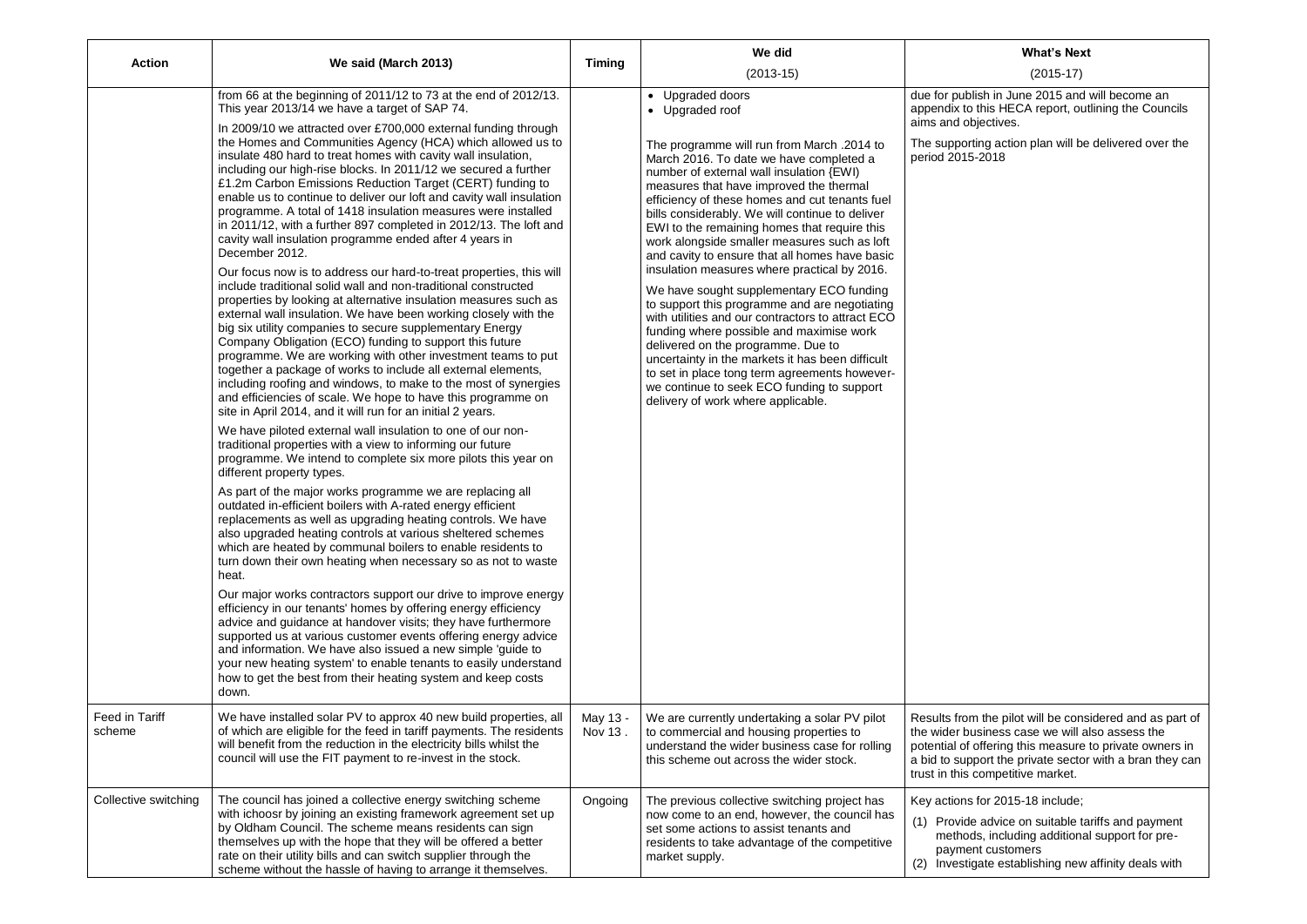### **What's Next**

(2015-17)

fuel suppliers ollective switching arrangements

I target to increase our RDSAP data by 2017.

investing in a large scale housing orogramme. An initial piece of work will set of design principles for the new will include standards for energy and running costs based on latest practice.

rivate sector housing in Stevenage has rage efficiency rating, there is more work support households, signposting them to ng and independent advice and support that can help them make decisions abut nergy efficiency of their homes.

gy and sustainability strategy sets out pport the private housing sector to nergy efficiency of their homes

 $\cdot$  2015-18 include;

Increase access to energy efficiency cusing on those in greatest need

Explore the opportunities to offer energy er the Affordable Warmth and Carbon unity Obligation streams of ECO

Look closely at opportunities for area renewal to tie in with wider

| <b>Action</b>                            | We said (March 2013)                                                                                                                                                                                                                                                                                                                                                                                                                                                                                                                                                                                                                                                                                                                                                                                                                                                                                                                                                                                                                                                                                                                                                      | <b>Timing</b>   | We did                                                                                                                                                                                                                                                                                                                                                                                                                                                                                                                                                                                                                                         |                                                                                                                                                                                                                       |
|------------------------------------------|---------------------------------------------------------------------------------------------------------------------------------------------------------------------------------------------------------------------------------------------------------------------------------------------------------------------------------------------------------------------------------------------------------------------------------------------------------------------------------------------------------------------------------------------------------------------------------------------------------------------------------------------------------------------------------------------------------------------------------------------------------------------------------------------------------------------------------------------------------------------------------------------------------------------------------------------------------------------------------------------------------------------------------------------------------------------------------------------------------------------------------------------------------------------------|-----------------|------------------------------------------------------------------------------------------------------------------------------------------------------------------------------------------------------------------------------------------------------------------------------------------------------------------------------------------------------------------------------------------------------------------------------------------------------------------------------------------------------------------------------------------------------------------------------------------------------------------------------------------------|-----------------------------------------------------------------------------------------------------------------------------------------------------------------------------------------------------------------------|
|                                          | The scheme commenced in Nov 2013 with average estimated<br>savings being just over £160 per year for tenants that signed up<br>to the first auction. Auctions will run 4 times a year and we hope<br>to increase the number of sign-ups at each interval.                                                                                                                                                                                                                                                                                                                                                                                                                                                                                                                                                                                                                                                                                                                                                                                                                                                                                                                 |                 | $(2013-15)$                                                                                                                                                                                                                                                                                                                                                                                                                                                                                                                                                                                                                                    | individual<br>(3)<br><b>Review</b> co                                                                                                                                                                                 |
| <b>Establishing EPC</b><br>data          | We have been collecting EPC data since 2008 and have been<br>using this data to inform our asset management database and to<br>produce SAP ratings for the housing stock. We currently have<br>RDSAP data for 56% of the stock and will set a new target to<br>increase this as part of the strategy review.                                                                                                                                                                                                                                                                                                                                                                                                                                                                                                                                                                                                                                                                                                                                                                                                                                                              | Ongoing         | We currently produce approximately 400 EPCs<br>per year.<br>To increase this further we have requested pre<br>and post EPCs for all properties receiving<br>external wall insulation under the new external<br>works contract.                                                                                                                                                                                                                                                                                                                                                                                                                 | We have set a<br>sample to 70%                                                                                                                                                                                        |
| New affordable<br>homes                  | Logic and Hill Partnerships currently have a new build<br>development on site with 20 new affordable homes due to be<br>delivered in 2014/15 for Guinness housing association. They will<br>be built to 'code for sustainable homes' level 3<br>A new homeless hostel is also currently being built and when<br>complete it will have 40 bedrooms. The aim is to build the hostel<br>to the equivalent of 'code for sustainable homes' level 4.<br>A strategic housing document will be produced once our<br>consultant's report on HRA assets is finished in 2014.                                                                                                                                                                                                                                                                                                                                                                                                                                                                                                                                                                                                       | 2014 to<br>2015 | The new hostel building built to the equivalent<br>of 'code for sustainable homes' level 4 by<br>North Hertfordshire Homes on council land is<br>nearing completion. Stevenage Haven plan to<br>move in the end of April / early May                                                                                                                                                                                                                                                                                                                                                                                                           | The council is i<br>development p<br>be to devise a<br>homes, which<br>efficient build a<br>industry best p                                                                                                           |
| Private sector stock<br>condition survey | A recent private housing stock condition survey revealed that the<br>current SAP rating for the private sector housing in Stevenage is<br>measured at 64, significantly above the national average of 55<br>for all private housing in England. Average C02 emissions total<br>4.66 tonnes per annum again significantly better than the<br>national average of 7.1 tonnes for all private housing in England.<br>Average annual energy costs are estimated at £1,165 per<br>annum giving a total private sector household energy bill for<br>Stevenage of £28.535M per annum. The lower quartile SAP<br>Rating for private housing in Stevenage is 60; 240 private<br>dwellings (1%) have a SAP Rating of under 35. Our task will be<br>to tackle these lower performing homes by providing advice and<br>support for residents needing to improve the energy efficiency of<br>their home. Work is required to outline how we can do this and<br>will be identified in the strategy review.<br>The strategy review will allow us to set new objectives and<br>targets for the private sector based on the information provided<br>by the private stock condition survey. | 2014 to<br>2017 | The private stock condition survey is<br>completed approximately every 5 years, the<br>last survey was completed in 2013. The<br>information highlighted in the last survey has<br>allowed us to consider what actions are<br>required to assist the private housing sector. A<br>series of key actions and tasks have been<br>outlined in the energy and sustainability<br>strategy to support private households.                                                                                                                                                                                                                            | Although the p<br>an above avera<br>to be done to s<br>potential fundir<br>organisations t<br>improve the en                                                                                                          |
| Private sector<br>support schemes        | We continue to work with local partners through the<br>Hertfordshire County Council Keep Warm Stay Well project. The<br>scheme aims to target vulnerable residents, in particular those<br>over 65 and those with young children, to help support them with<br>any need for assistance with paying for their utility bills, energy<br>saving measures and other financial support mechanisms. Last<br>year the campaign helped over 10,000 Herts residents: •<br>Over<br>950 homes received extensive energy checks with over 3,000<br>onward referrals<br>9,250 people were offered energy saving advice<br>120 households were supplied with emergency heaters<br>555 households were referred for draught-proofing<br>379 emergency grants were made to those in need<br>SBC will be involved again this year by promoting the scheme to                                                                                                                                                                                                                                                                                                                               | 2014 to<br>2016 | Since 2013 we have continued to work with<br>Herts County Council under their renamed<br>scheme Herts Healthy Homes. The scheme<br>has been open to all Stevenage residents who<br>are concerned about keeping well and warm in<br>their home over the winter period. A number of<br>Stevenage residents have been supported by<br>the scheme and have had the opportunity to<br>receive specific tailored support and advice.<br>We continue to work with the utility companies<br>to understand how we can integrate additional<br>ECO funding for the private housing stock with<br>our existing programmes for the council owned<br>stock. | Our new energ<br>how we will sup<br>improve the en<br>Key actions for<br>Key area $(1)$ : In<br>information foc<br>Key area (2): E<br>efficiency unde<br>Saving Commu<br>funding.<br>Key area (3): L<br>based housing |